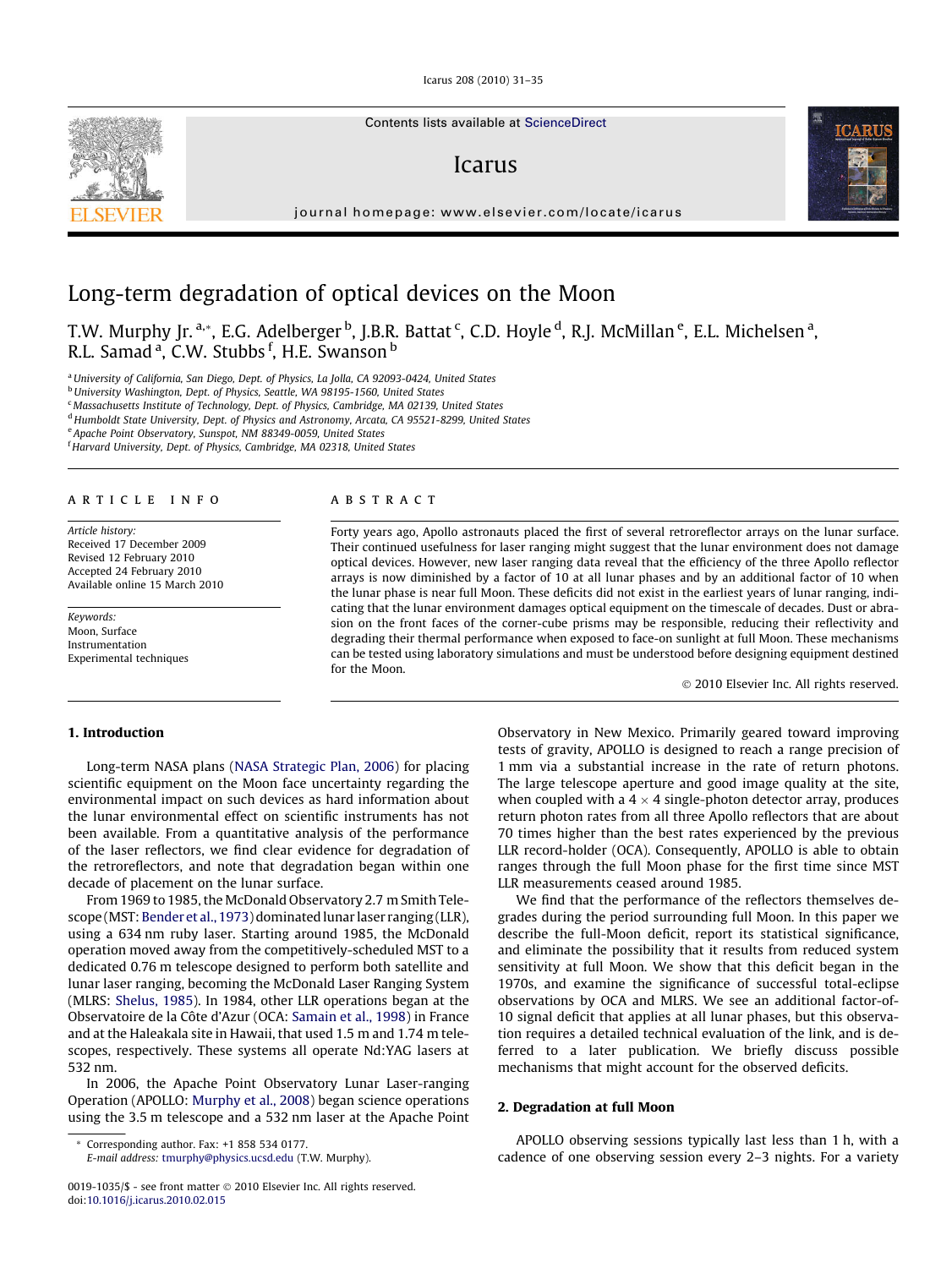<span id="page-1-0"></span>of practical reasons, APOLLO observations are confined to 75% of the lunar phase distribution, from  $D = 45^{\circ}$  to  $D = 315^{\circ}$ , where D is the synodic phase relative to new Moon at  $D = 0$ . Within an observing session, multiple short ''runs" are carried out, where a run is defined as a contiguous sequence of laser shots to a specific reflector. Typical runs last 250 or 500 s, consisting of 5000 or 10,000 shots at a 20 Hz repetition rate. Each shot sends about  $10^{17}$  photons toward the Moon, and in good conditions we detect about one return photon per shot. If the signal level acquired on the larger Apollo 15 reflector is adequate, we cycle to the other two Apollo reflectors in turn, sometimes completing multiple cycles among the reflectors in the allotted time. When the Lunokhod 2 reflector is in the dark, we range to it as well. Its design leads to substantial signal degradation from thermal gradients, rendering it effectively unobservable during the lunar day.

Fig. 1 displays APOLLO's return rates, in return photons per shot, for the Apollo 15 reflector as a function of lunar phase, with 338 data points spanning 2006-10-03 to 2009-06-15. Signal rate is highly dependent on atmospheric seeing (turbulence-related image quality). When the seeing is greater than 2 arcsec, the signal rate scales like the inverse fourth power of the seeing scale ([Mur](#page-4-0)[phy et al., 2008](#page-4-0)). Variability in seeing and transparency dominate the observed spread of signal strength, resulting in at least two orders-of-magnitude of variation.

Below about 0.001 photons per shot (pps), we have difficulty identifying the signal against photon background and detector dark rate. A typical peak rate across phases is  $\sim$  1 pps, with the best runs reaching  $\sim$ 3 pps. The key observation is the order-of-magnitude dip in signal rate in the vicinity of full Moon, at  $D = 180^\circ$ . The best return rates at full Moon were associated with pristine observing conditions that would have been expected to deliver  $\sim$ 1 photon per shot at other phases, but only delivered 0.063 pps at full Moon. Thus the deficit is approximately a factor of 15. The deficit appears to be confined to a relatively narrow range of  $\pm 30^\circ$  around the full Moon, and is not due to uncharacteristically poor observing conditions during this period.

A Kolmogorov–Smirnov (K–S) test confirms the improbability that random chance could produce a full-Moon dip as large as that seen in Fig. 1. There is <0.03% chance that the measurements within  $\pm 30^\circ$  of full Moon were drawn from the same distribution as the out-of-window points. Similar tests using 60°-wide windows cen-



Fig. 1. APOLLO return rate (in photons per shot) from the Apollo 15 reflector as a function of lunar phase. The reduced signal strength around full Moon  $(D = 180^\circ)$  is apparent. The vertical scatter is predominantly due to variable atmospheric seeing and transparency. The dotted line across the top is a simple ad-hoc model of the signal deficit used to constrain background suppression in [Fig. 3.](#page-2-0) The dotted line across the bottom indicates the background rate in a 1 ns temporal window, against which signal identification must compete.

tered away from full Moon do not produce comparably low probabilities.

Additional evidence for the full-Moon deficit is provided by the instances of failure to acquire a signal. Failure can occur for a variety of reasons not related to the health of the lunar arrays: poor seeing; poor atmospheric transparency; inaccurate telescope pointing; optical misalignment between transmit and receive beams; time-of-flight prediction error; instrumental component failure. But none of these causes depend on the phase of the Moon. We therefore plot a histogram of Apollo 15 acquisition failures as a function of lunar phase in Fig. 2. Failures due to known instrumental problems were removed from this analysis, as were failures due to causes such as pointing errors that were ultimately remedied within the session. The bars are shaded to reflect observing conditions: light gray indicates poor conditions (seeing or transparency); medium gray indicates medium conditions; and black indicates excellent observing conditions, for which the lack of signal is especially puzzling. Note the cluster of failures centered around full Moon. The phase distribution of run attempts is roughly uniform.

The other Apollo reflectors are similarly impacted at full Moon. On the few occasions when the full-Moon Apollo 15 signal was strong enough to encourage attempts on the other reflectors, we found that the expected 1:1:3 ratio between the Apollo 11, 14, and 15 rates is approximately preserved. In no case have we been able to raise a signal on other reflectors after repeated failures to acquire signal from Apollo 15.

Could the full-Moon deficit be explained by paralysis of our single-photon avalanche photodiode (APD) detectors in response to the increased background at full Moon? [Fig. 3](#page-2-0) indicates that APOLLO sees a maximum background rate at full Moon of  $\sim 0.6$ avalanche events per 100 ns detection gate across the  $4 \times 4$ APD array—in agreement with throughput calculations. Therefore, a typical gate-opening has a  $\sim$ 30% chance that one of the 11 consistently-functioning avalanche photodiode elements (out of 16) will be rendered blind prior to the arrival of a lunar photon halfway into the 100 ns gate. The sensitivity for the entire array to signal return photons therefore remains above 97% even at full Moon. The background rates presented here are extrapolated from a 20 ns window in the early part of the gate, before any lunar return signal.



Fig. 2. Phase distribution in  $5^{\circ}$  bins of failed run attempts (left-hand scale) on Apollo 15 during the period from 2006-10-03 to 2009-06-15, excluding those due to known technical difficulties. Black indicates good observing conditions, medium gray corresponds to medium conditions, and light gray reflects bad conditions. The line histogram shows the phase distribution of all run attempts in  $15^{\circ}$  bins (righthand scale).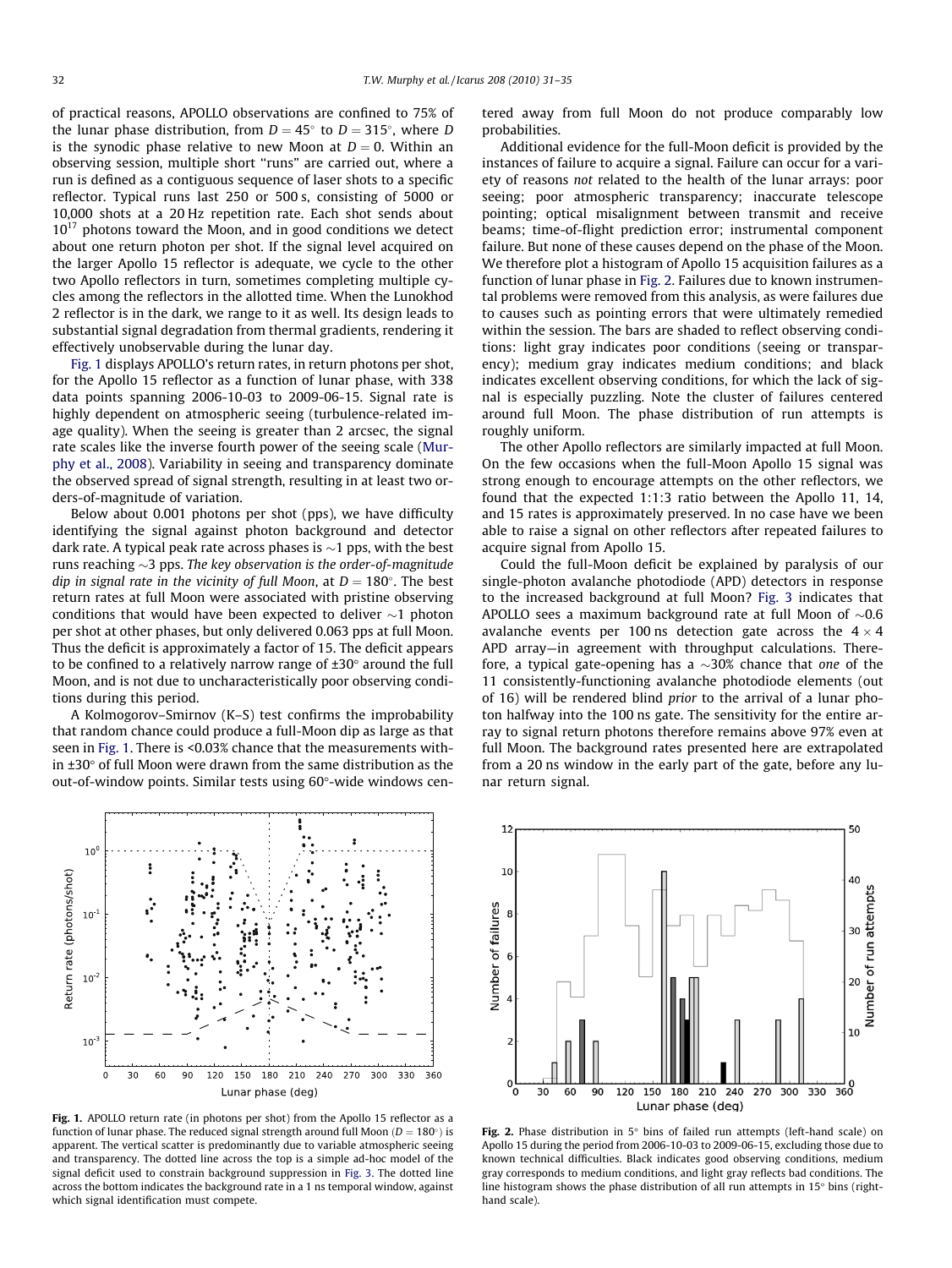<span id="page-2-0"></span>

Fig. 3. APOLLO's background rate from the Apollo 15 site. The dotted line shows the dark-rate baseline and the solid line the contribution of the lunar illumination (not including the extra 40% enhancement at full Moon). The dashed curve shows the expected background rate if the detector's full-Moon sensitivity were suppressed in the same way as the lunar signal seen in [Fig. 1.](#page-1-0) APOLLO's detector clearly has high sensitivity at full Moon.

The Apollo 15 site is near the lunar prime meridian, so that its illumination curve is roughly symmetric about full Moon. Smallaperture photometry measurements by [Peacock \(1968\)—](#page-4-0)and more recently by [Kieffer and Stone \(2005\)—](#page-4-0)show that the surface brightness increases roughly linearly on approach to full Moon, with an additional  $\sim$ 40% enhancement very near full Moon [\(Hapke et al.,](#page-4-0) [1998\)](#page-4-0). A linear illumination curve is provided in Fig. 3 for reference. APOLLO clearly sees the expected background enhancement at full Moon. If any phenomenon suppressed APD sensitivity to laser returns from the reflector array, it would likewise suppress sensitivity to the background photons, as suggested by the dashed curve in Fig. 3. There is no hint of detector suppression in the background counts, so we conclude that the diminished return rate observed near full Moon constitutes a genuine reduction in signal returning from the reflector.

It is natural to ask if we can determine the timescale over which the full-Moon deficit developed. MST LLR data (ftp://cddis.gsfc.nasa.gov/pub/slr/data/npt/moon/; [Pearlman et al., 2002\)](#page-4-0) reveal that from 1973 to 1976 there was no indication of a full-Moon deficit. [Fig. 4](#page-3-0) shows the photon count per run for two periods of the MST operation, where a run typically consisted of 150–200 shots at a rate of 20 shots per minute. A full-Moon deficit began to develop in the period from 1977 to 1978 (not shown), and is markedly evident in the period from 1979 to 1984—but it appears somewhat narrower than the deficit now observed by APOLLO. K–S tests indicate that the probability that the distribution of photon counts between  $160^{\circ} < D < 200^{\circ}$  is the same as that outside the window is 18%, 0.9%, and 0.03% for the three periods indicated above, in time-order. In the last period, roughly one decade after placement of the Apollo 15 array in 1971, the deficit was approximately a factor of three. The MST apparatus did not change in a substantial way between 1973 and 1984.

By 1985, LLR was performed only on smaller telescopes, and attempts at full Moon ranging subsided—except during four total lunar eclipses. The 35 eclipse range measurements by OCA and MLRS add an interesting twist: the return strength during eclipse is statistically indistinguishable from that at other phases and not compatible with an order-of-magnitude signal deficit. Existing data do not probe the time evolution of reflector efficiency into and out of the total eclipse, but it appears that the arrays perform normally as soon as 15 min into the totality. APOLLO could not observe the eclipses of 2007 August 28 and 2008 February 21 because of bad weather, but will have a chance to follow a complete total eclipse on 2010 December 21.

### 3. Other evidence for degradation

In addition to the full-Moon deficit, analysis of APOLLO's return rate reveals an overall factor-of-10 signal deficit at all lunar phases. Supporting evidence requires more analysis than can be covered here. In brief, the dominant contributors to the  $\sim 10^{17}$  photon throughput loss arise from beam divergence on both the uplink and downlink. We can measure the former by deliberately scanning the beam across the reflector on the Moon, confirming a seeing-limited beam profile. We additionally measure the atmospheric seeing via the spatial distribution of the return point source on the 4  $\times$  4 detector array. The downlink divergence is set by diffraction from the corner cubes, verified by measurements of the actual flight cubes. Receiver throughput losses, which constitute a small fraction of the total loss, were measured by imaging stars or the bright lunar surface on the APD, and agree well with a model of the optical and detector system. Careful analysis does not account for APOLLO's missing factor of 10 in signal return, while early ranging data from MST do agree with the anticipated return rate ([Alley et al., 1970](#page-3-0)).

Further evidence for the damaging effects of the lunar environment comes from the Lunokhod 2 reflector. In the first 6 months of Lunokhod 2 observations in 1973, its signal was 25% stronger than that from the Apollo 15 array. Today, we find that it is 10 times weaker. The Lunokhod corner cubes are more exposed than the recessed Apollo cubes, and unlike the Apollo cubes, have a silver coating on the rear surfaces. Both factors may contribute to the accelerated degradation of the Lunokhod array relative to the Apollo arrays.

# 4. Discussion

The full-Moon deficit, the overall signal shortfall experienced by APOLLO, and the relative decline in performance of the Lunokhod array all show that the lunar reflectors have degraded with time. It may be possible to explain these observations with a single mechanism that causes both an optical impairment at all phases, and a thermal influence near full Moon that abates during eclipse. One possibility is alteration of the corner-cube prisms' front surfaces either via dust deposition or surface abrasion from highvelocity impact ejecta or micrometeorites. Alternatively, any material coating on the back of the corner cubes—perhaps originating from the teflon mounting rings—could impact performance of the Apollo reflectors via frustration of total internal reflection (TIR) and absorption of solar energy. Bulk absorption in the glass could also produce the observed effects.

The impact on reflection efficiency at all phases from each of these possibilities is obvious. The full-Moon effect would arise from an enhancement of solar energy absorption by the cornercube prisms and their housings—defeating the careful thermal design intended to keep the prisms nearly isothermal. Because the uncoated Apollo corner cubes work via TIR, their rejection of solar flux should be complete when sunlight arrives within  $17^{\circ}$  of normal incidence. But the temperature uniformity within the corner cubes is upset either by absorption of energy at the cube surfaces, or by defeat of TIR via scattering—which results in energy deposition in the pocket behind the cubes, heating the cubes from the rear. Temperature gradients in a corner-cube prism produce refractive index gradients, generating wavefront distortion within the prism. A 4 K gradient between the vertex and front face of the Apollo corner cubes reduces the peak intensity in their far-field dif-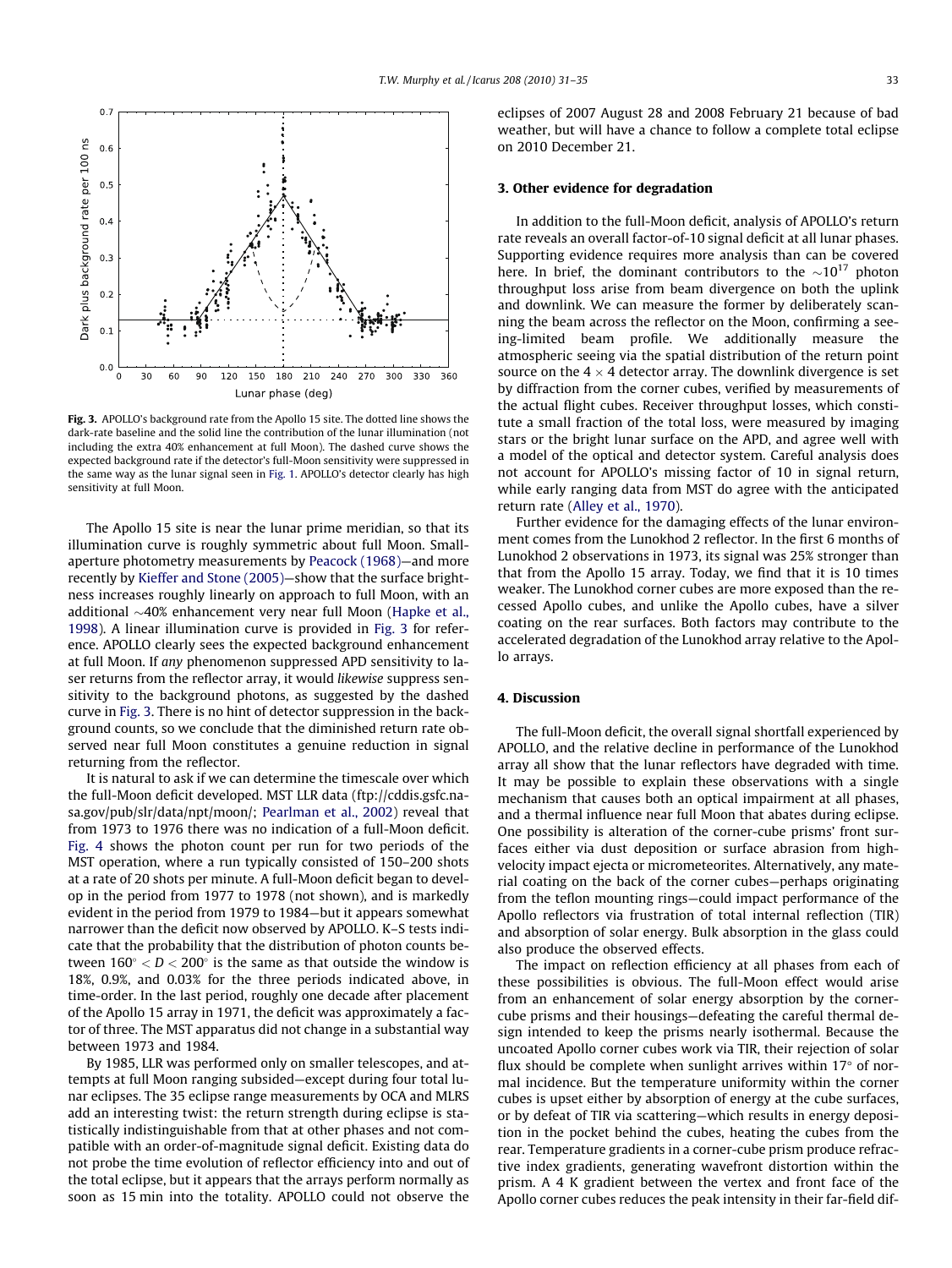$10<sup>7</sup>$ 

 $10<sup>1</sup>$ 

Photon count Photon count  $10<sup>′</sup>$  $10$  $\overline{0}$ 30 60 90 120 150 180 210 240 270 300 330 360  $\overline{0}$  $30$ 60 90 120 150 180 210 240 270 300 330 360 Lunar phase (deg) Lunar phase (deg)

Fig. 4. Apollo 15 photon counts detected at MST in the 4 years spanning 1973-1976 and 6 years spanning 1979-1984 (ftp://cddis.gsfc.nasa.gov/pub/slr/data/npt/moon/). The first period lacks any convincing drop in signal rate around full Moon, while the later period reveals the emergence of a full-Moon deficit. The probability that the full-Moon distribution is compatible with the rest of the points is 18% and 0.03% for the two periods, respectively. The vertical spread of these points is smaller than the APOLLO spread in [Fig. 1](#page-1-0) because the MST's larger beam divergence and receiver aperture made it less sensitive to atmospheric seeing.

fraction pattern by a factor of 10 ([Arthur D. Little, Inc., 1969,](#page-4-0) [Fig. 10\)](#page-4-0). Apollo corner cubes are recessed by half their diameter in a tray oriented toward the Earth. Near full Moon, the weathered corner cubes are most fully exposed to solar illumination, maximizing the degradation. During eclipses, the reflector response may be expected to recover on a short timescale, governed by the  $\sim$ 15 min thermal diffusion timescale for 38 mm diameter fused silica corner-cube prisms.

While any of the proposed mechanisms could account for the observations, objections can be raised to each of them. Bulk absorption is not expected in the Suprasil fused silica used for the Apollo cubes after 40 years of exposure. Micrometeorite rates on the lunar surface gleaned from study of return samples, and summarized in [Johnson et al. \(1992\)](#page-4-0), suggest the fill-factor of craters on an exposed surface to be  $\sim 10^{-4}$  after 40 years, dominated by craters in the  $10-100 \mu m$  range. Opportunities for a contaminant coating on the rear surfaces of the corner cubes are limited given that the only substance within the closed aluminum pocket besides the glass corner cube is the teflon support ring. Moreover, the Lunokhod array would not be subject to the same rear-surface phenomena as the Apollo cubes, yet shows an even more marked degradation.

Dust is perhaps the most likely candidate for the observed degradation. Astronaut accounts from the surface and from lunar orbit, as well as a horizon glow seen by Surveyor 7, suggest the presence of levitated dust—possibly to altitudes in excess of 100 km, for which a lofting mechanism has been suggested by [Stubbs et al.](#page-4-0) [\(2006\).](#page-4-0) The dust monitor placed on the lunar surface by the Apollo 17 mission measured large fluxes of dust in the east–west direction around the time of lunar sunrise and sunset—consistent with the electrostatic charging mechanisms described by [Farrell et al.](#page-4-0) [\(2007\).](#page-4-0) The main difficulty with the dust explanation is that electrostatic charging alone is not strong enough to liberate dust grains from surface adhesion. But mechanical disturbance seeded by micrometeorite and impact ejecta activity may be enough to free the already-charged grains. Whether or not dust is responsible, the supposed health of the reflector arrays has been used to argue that dust dynamics on the surface of the Moon are of minimal importance. Our observations of the reduced reflector performance invalidate the invocation of reflector health in this argument.

The only other relevant data for the environmental impact on optical devices on the lunar surface comes from the Surveyor 3

camera lens, retrieved by the Apollo 12 mission. After 945 days on the surface, the glass cover of the camera lens had dust obscuring an estimated 25% of its surface—though it is suspected that much of this was due to Surveyor and Apollo 12 landing and surface activities [\(Johnson et al., 1992](#page-4-0)). Clearly, the ascent of the lunar modules could result in dust deposition on the nearby reflectors. But the effect reported here became established after several years on the lunar surface (e.g., Fig. 4), and is therefore not related to liftoff of the lunar modules.

1979 - 1984

The evidence for substantially worsened performance of the lunar reflectors over time makes it important to consider the longterm usefulness of next-generation devices proposed for the lunar surface. Finding the mechanism responsible for the observed deficits is a high priority. Thermal simulations or testing deliberately altered corner-cube prisms in a simulated lunar environment would likely expose the nature of the problem with the Apollo arrays. Especially important would be to differentiate between permanent abrasion versus removable dust. The results could impact the designs of a wide variety of space hardware—especially next-generation laser ranging reflectors, telescopes, optical communication devices, or equipment dependent on passive thermal control.

### Acknowledgments

We thank Doug Currie, Eric Silverberg, and Kim Griest for comments. APOLLO is indebted to the staff at the Apache Point Observatory, and to Suzanne Hawley and the University of Washington Astronomy Department for APOLLO's telescope time. We also acknowledge the technological prowess of Apollo-era scientists and engineers, who designed, tested, and delivered the first functional reflector array for launch on Apollo 11 within 6 months of receipt of the contract. APOLLO is jointly funded by NSF and NASA, and some of this analysis was supported by the NASA Lunar Science Institute as part of the LUNAR consortium (NNA09DB30A).

### References

Alley, C.O., Chang, R.F., Currie, D.G., Poultney, S.K., 1970. Laser ranging retroreflector: Continuing measurements and expected results. Science 167, 458– 460.

<span id="page-3-0"></span>

 $10<sup>2</sup>$ 

 $10$ 

1973 - 1976